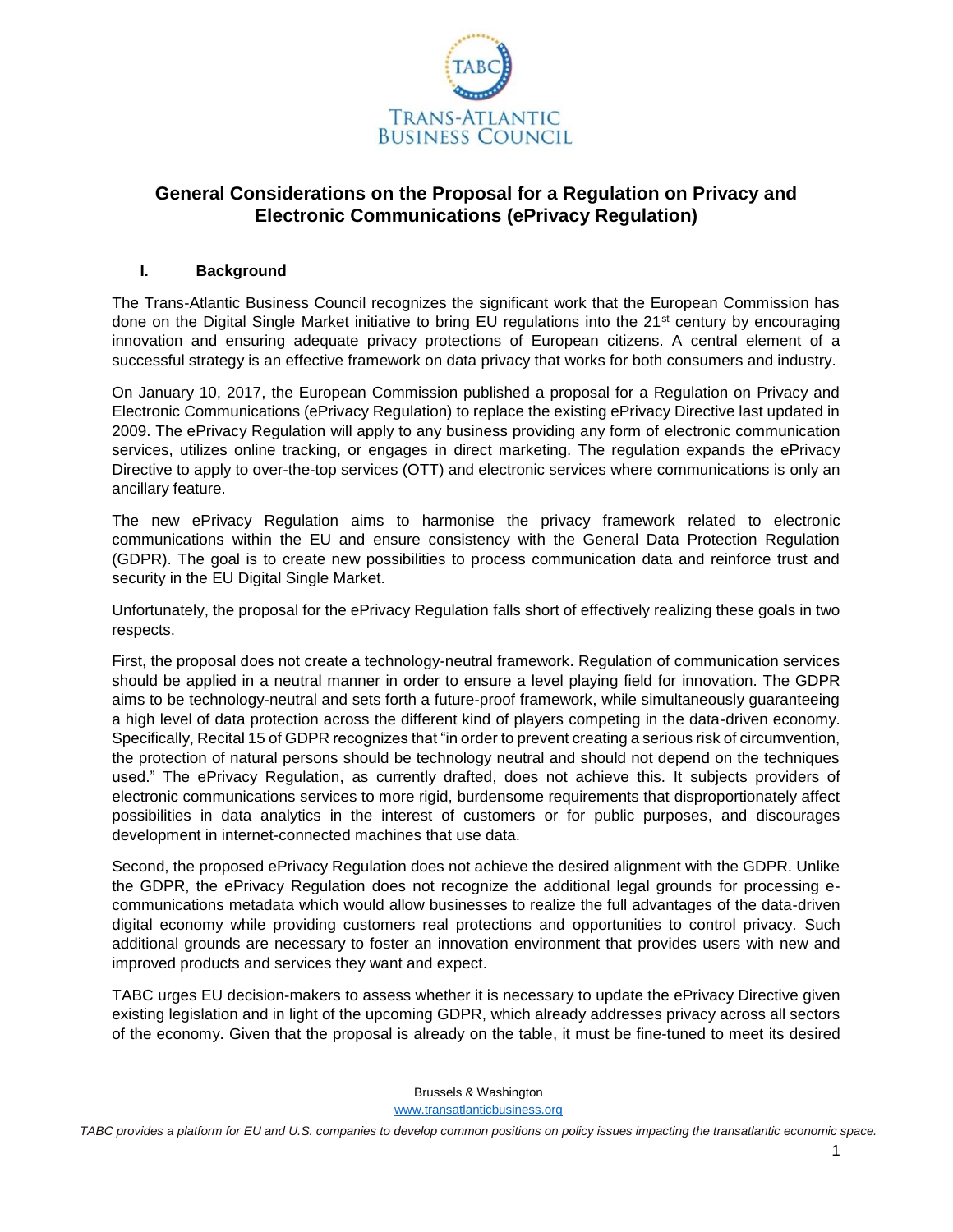goals and align with the GDPR to ensure that telecommunication and other services are not subject to unjustified additional regulation.

### **II. A sector-specific approach to privacy regulation in the Internet ecosystem is antiquated and does not meet the privacy needs of the current digital market.**

The technology sector has flourished due to expansion of broadband access and consumer demand, leading to a rapid increase in available services and applications. These changes have brought enormous economic benefits to both sides of the Atlantic. They have also reshaped how individuals interact online and communicate via electronic communications. This evolution has real implications to the future of data privacy regulation.

The regulatory framework for electronic communications has not kept pace with the evolution of technology. New services have emerged that, from a consumer perspective, are substitutable to traditional services, but do not have to comply with the same set of rules. It does not benefit industry or consumers for some services to be subject to a conflicting set of data privacy regulations. Consumers expect that their personal data will be protected and kept confidential online, regardless of the application or service used. Regulation should therefore be technology-neutral and horizontal given this convergence trend while relying on sustainable competition.

The United States is coming to terms with the inherent problems with sector-specific requirements to privacy. The Federal Communications Commission (FCC) and the Federal Trade Commission (FTC) are considering strategies to create uniformity by restoring jurisdiction of all Internet services and Internet service providers to a singular regulatory agency – the FTC.

Due to the reclassification of broadband in 2015 as a common carrier, the FCC removed jurisdiction of enforcing data privacy on Internet service providers from the FTC. <sup>1</sup> The FCC's statutory provisions thus applied, and under then-Chairman Tom Wheeler, the FCC adopted broadband privacy rules in 2016. These rules however did not provide the certainty nor the consumer protection that was sought and were ultimately repealed on April 3, 2017.

The rules subjected telecommunication providers to substantially more burdensome provisions than other Internet services that are indistinguishable from a customer perspective. User behavior online and their privacy expectations do not change based on the regulatory classification of the service used. The user provides an Internet service provider with same information as they would to an Internet communications application or social media message application. Further, due to the expansion of web traffic encryption it is unclear whether, as proponent of the rules claim, ISPs are privy to an expansive amount of user information not available to OTT services.

Rather than the erosion of online privacy that was alleged, the repeal set the stage for a comprehensive and uniform approach to consumer privacy. Both FCC Chairman Ajit Pai and Acting FTC Chairwoman support action that would restore jurisdiction to the FTC - leveling the playing field to ensure that all electronic services would be subject to the same rules with respect to user data. As succinctly observed by Ohlhausen, "The federal government shouldn't favor one set of companies over another—and certainly not when it comes to a marketplace as dynamic as the Internet."<sup>2</sup> Chairman Pai recently announced the FCC's

 $\overline{\phantom{a}}$ 

Brussels & Washington

<sup>1</sup> Section 5 of the Federal Trade Commission Act contains a common carrier exemption.

<sup>2</sup> FEDERAL TRADE COMMISSION, Joint Statement of Acting FTC Chairman Maureen Ohlhausen and FCC Chairman Ajit Pai on Protecting Americans' Online Privacy (Mar. 1, 2017), [https://www.ftc.gov/news](https://www.ftc.gov/news-events/press-releases/2017/03/joint-statement-acting-ftc-chairman-maureen-k-ohlhausen-fcc)[events/press-releases/2017/03/joint-statement-acting-ftc-chairman-maureen-k-ohlhausen-fcc.](https://www.ftc.gov/news-events/press-releases/2017/03/joint-statement-acting-ftc-chairman-maureen-k-ohlhausen-fcc)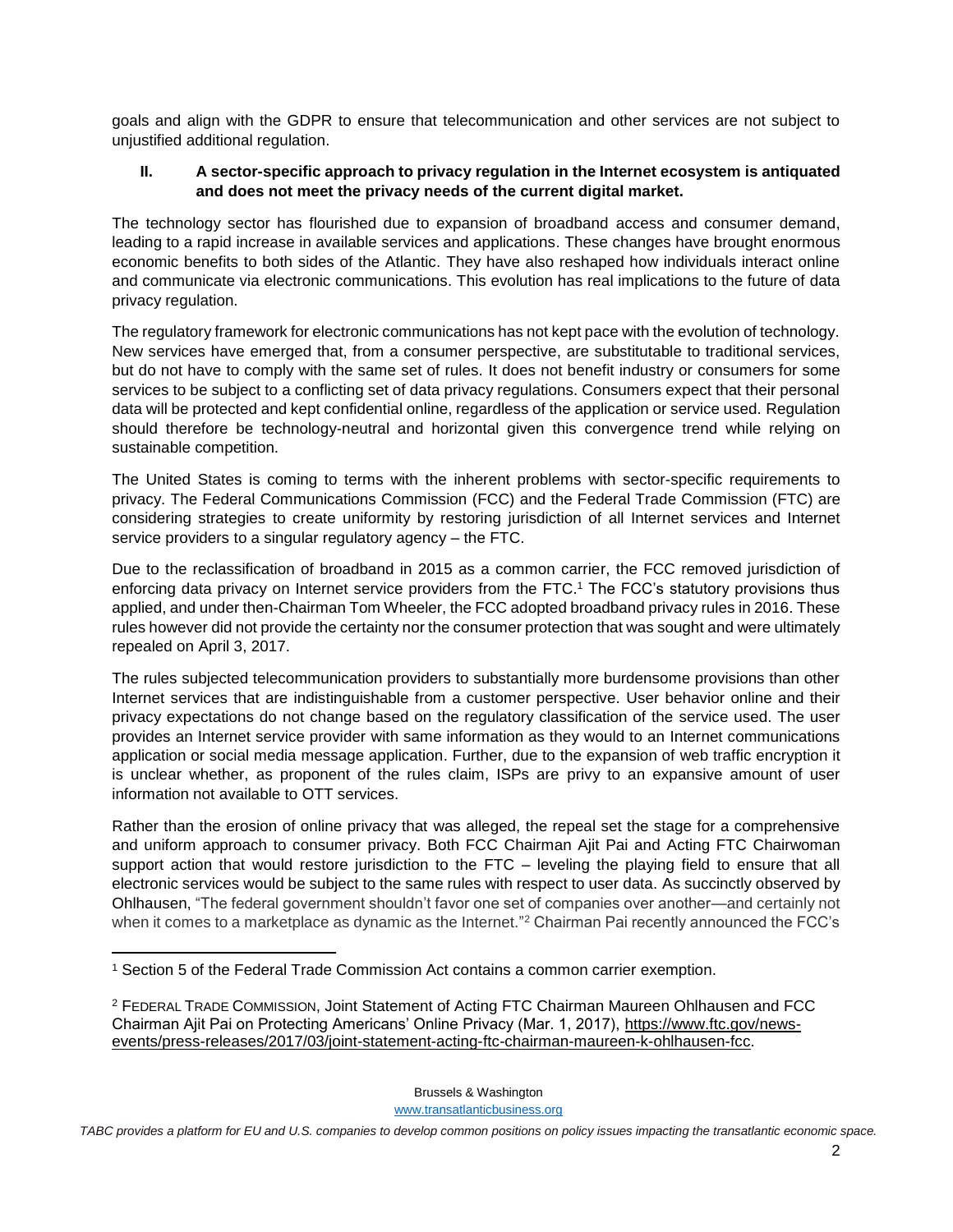plans to move forward with reforming the 2015 Open Internet rules and remove the Title II classification that would achieve this goal. $3$ 

Likewise, the EU is taking the lead on updating rules to ensure a comprehensive, level approach to privacy protections in the digital age. The milestone GDPR takes a technology-neutral approach, creating broad definitions that focus on the *use* of the data rather than the characteristics of the entities collecting it. The review of the data protection regime that led to the GDPR was mainly triggered by evolution of technology and therefore adoption of a technology-neutral and future-proof approach. Against that background we would question the need for a sector-specific approach and more importantly, extending its scope by incorporating the definition of "electronic communications services" from the European Electronic Communications Code that extends beyond traditional telecommunication services. Any EU action should further this trend away from a sector-specific approach to data privacy regulation.

#### **III. The ePrivacy Regulation fails to follow the current trend away from sector-specific regulations and creates duplicative and more burdensome regulations for a fraction of the market.**

The proposed ePrivacy Regulation does not follow this transatlantic trend. Rather, the proposal subjects electronic communications services to significantly more stringent requirements than other services that process data regardless of the economic value of the data.

The ePrivacy Regulation requires express consent of the end-user for electronic communications services to process communications metadata. To require express consent as the only principal basis for processing metadata would create significant burdens for any third party service that lacks a direct relationship with the consumer, including services like data analytics. It would result in unintended consequences that may diminish the potential benefits to individuals inherent in the technologies and business models by introducing needless delays and interrupting services to obtain new variants of consent.

The consent must also be tied to a specified purpose under the Regulation. However, metadata can be used in a variety of ways not comprehended at the initial collection, or even foreseeable today. The exception as drafted is therefore too narrow and not future-proof. Data controllers and processors recognize the privacy implications when further processing metadata for purposes not known to the customer at the time of collection. That is why we support protections such as those outlined in the GDPR. The GDPR allows the further processing only when there are adequate safeguards in place and sets out a compatibility test.<sup>4</sup> With this compatibility test, with the aid of critical tools such as pseudonymisation, companies can continue to innovate in data analytics while ensuring adequate privacy protections for users.

l

Brussels & Washington

<sup>3</sup> FEDERAL COMMUNICATIONS COMMISSION, Chairman Pai Speech on the Future of Internet Regulation (Apr. 26, 2017), [https://www.fcc.gov/document/chairman-pai-speech-future-internet-regulation;](https://www.fcc.gov/document/chairman-pai-speech-future-internet-regulation) The FCC voted favorably to move forward with the Notice of Proposed Rulemaking on May 18, 2017.

<sup>4</sup> The controller, after having met all the requirements for the lawfulness of the original processing has to take into account: (a) Any link between the purposes for which the personal data have been collected and the purposes of the intended further processing; (b) The context in which the personal data have been collected, in particular regarding the relationship between data subjects and the controller; (c) The nature of the personal data, in particular whether special categories of personal data are processes, pursuant to Article 9, or whether personal data related to criminal convictions and offenses are processed, pursuant to Article 10;(d) The possible consequences of the intended further processing for data subjects; (e) The existence of appropriate safeguards, which may include encryption or pseudonymisation. Article 6.4(a-f).

*TABC provides a platform for EU and U.S. companies to develop common positions on policy issues impacting the transatlantic economic space.*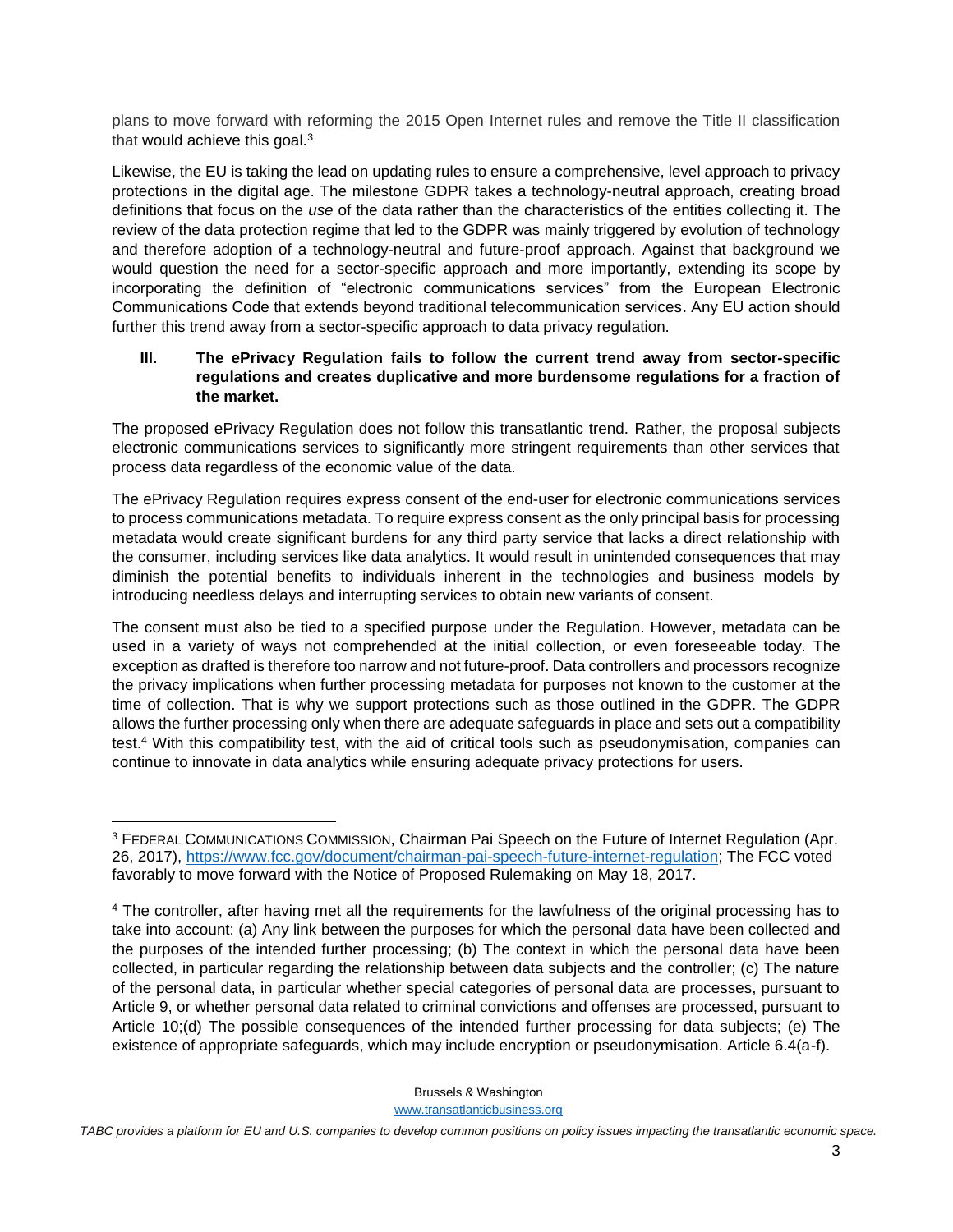The ePrivacy Regulation also does not recognize "legitimate interests" as a legal basis for processing metadata in line with the GDPR. Under GDPR, the data controller is asked to strike a balance between its legitimate interest and the fundamental rights and freedoms of the data subject which require protection of personal data.<sup>5</sup> The GDPR permits the controller to undertake a thorough assessment, weighing its own interests with the interests and fundamental rights of the user. This approach allows companies flexibility in responding to privacy concerns while still ensuring fundamental rights are protected. It also allows companies to use metadata to deliver routine customer services, including tailored service or for direct marketing purposes.

Conversely, the ePrivacy Regulation is silent on "legitimate interests" and does not allow any flexibility. This lack of alignment severely inhibits routine industry practices. Further complicating compliance, the ePrivacy Regulation fails to include a controller/processor distinction which may be helpful should M2M and IoT continue to be covered.

For these reasons, TABC recommends that the proposed Article 6.1, 6.2, and 6.3 of the ePrivacy Regulations should be modified in order to align with Article 6 of the GDPR by incorporating the additional legal grounds for processing.

## **IV. The ePrivacy Regulation should not apply to IoT and machine-to-machine communications.**

By tying the scope of the ePrivacy Regulation to the proposed European Electronic Communications Code, many new communications services are swept up in the Regulation. The classification of machine-tomachine (M2M) communications as an electronic communication services is inappropriate in this proposal. Recital 12 of the ePrivacy Regulation states that since M2M communications involve "the conveyance of signals over a network", they also constitute an electronic communications service subject to the Regulation. This could mean that various products and services that contain built-in M2M communication features like automated supply chains, remote control or operation of machines might be covered by the legislation. This does not seem to be consistent with the purpose and objective of the ePrivacy Regulation. We see the risk that the inclusion of M2M communications and applying provisions as currently worded would lead to unworkable situations in practice and render standard processes and developments of Industry 4.0 impossible. We suggest a clarification that products and services containing an M2M platform do not fall within the scope of the ePrivacy Regulation.

Today, many companies face the challenge that customers do not only request actions from their machines, but also to related platforms that connect their machines with each other ("M2M platform"). Such M2M platforms essentially consist of the following elements: (i) collection of data from the connected machines, (ii) making the data available to the customer via the platform, (iii) offering functions to analyse the data and (iv) transfer signals to operate and control the machines via the platform. The 'conveyance of signals' may partly be the focus of a service provided via the M2M platform while other services may focus on the delivery of (derived) content. Applying the ePrivacy Regulation to M2M platforms would lead to great uncertainty regarding the legal framework, particularly when the GDPR offers sufficient protection for such types of data processing.

 $\overline{\phantom{a}}$ 

Brussels & Washington

<sup>5</sup> Processing is lawful if necessary for the purpose of the legitimate interests pursued by controller or by a third party, except where such interests are overridden by the interests of fundamental rights and freedoms of the data subject which require protection of personal data, in particular where the data subject is a child. Article 6.1 (f).